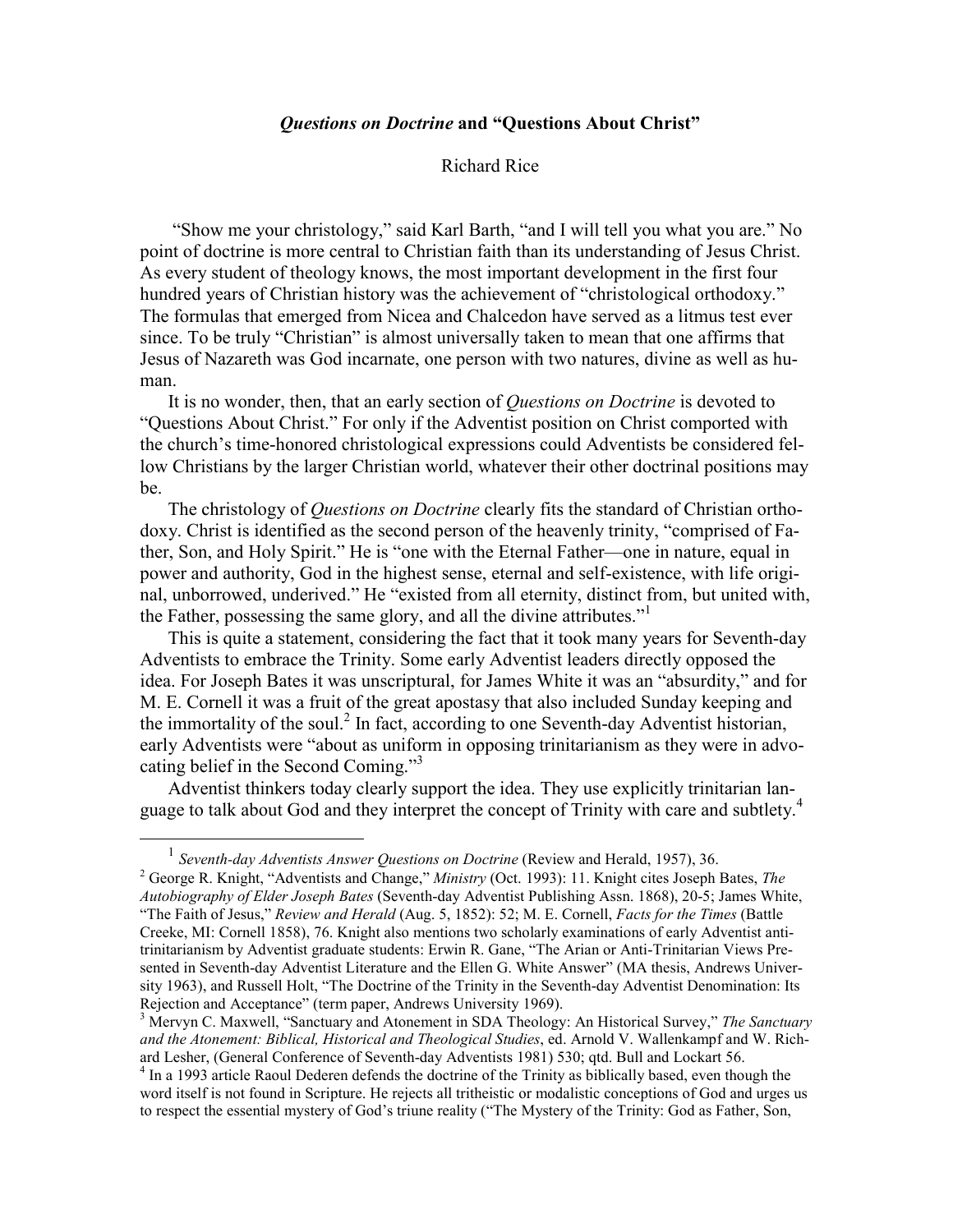A few years ago, a trio of Andrews University scholars presented a strong case for the Trinity, arguing that the doctrine is biblically sound and asserting that it "forms the essential basis for the very heart of what is unique to Christianity," namely, "the greatest of all biblical notions—God is love."<sup>5</sup>,<sup>6</sup>

Chronologically, the development of a high christology among Seventh-day Adventists is closely connected to the emphasis on righteousness by faith that emerged in the important General Conference session of 1888, notably due to the work of A. T. Jones and E. J. Waggoner, and in the writings of Ellen White during the decade that followed, which focused largely on the life and work of Jesus.<sup>7</sup> When we realize that our salvation depends entirely on what Christ does for us and on nothing we do, it is natural for us to emphasize the how different Christ is from us, how far above us he is, how much greater he is than we are. But while they insisted that we are saved by Christ and not by anything we do, at least one of the famous proponents of righteousness by faith held views of Christ that were not fully orthodox.

 $\overline{a}$ 

<sup>5</sup> Woodrow W. Whidden, Jerry A. Moon, and John Reeve, *The Trinity: Understanding Gods' Love, His* Plan of Salvation, and Christian Relationships (Review and Herald: 2002), 279. "The essential nature of Their divine unity is one of dynamic creative outflowing and self-sacrificing love" (278).

<sup>6</sup> When and how did these transformation take place? I'm not sure we can tell. The earliest version of the Fundamental Beliefs of Seventh-day Adventists (1932) describes "the Godhead, or Trinity," as consisting of "the Eternal Father," "the Lord Jesus Christ," and "the Holy Spirit." The 1980 revision of the Statement curiously omits the word *Trinity*, but clearly affirms and further develops the idea. Belief 2 asserts, "There is one God: Father, Son, and Holy Spirit a unity of three co-eternal Persons," and Beliefs 3, 4, and 5 deal, respectively, with "God the Eternal Father," "God the Eternal Son," and "God the eternal Spirit."

One of the church's most significant liturgical sources also points to a doctrinal transition. Looking at the Seventh-day Adventist Hymnal of 1985 alongside the 1949 Church Hymnal it replaced, we surmise that there were reservations among Adventists about the concept of the Trinity in the late '40s but that these reservations were largely overcome within the next three decades. The 1949 publication altered a number of familiar Christian hymns in order to remove their Trinitarian references. The 1985 publication restored the Trinitarian references to these hymns. Thus, the closing line of "Holy, Holy, Holy" in the 1949 hymnal—"God over all who rules eternity"—becomes in the 1985 hymnal "God in three persons, blessed Trinity!" The 1949 version of "Come Thou, Almighty King" deletes a stanza that begins with the words "To Thee, great One in Three, Eternal praises be." The 1985 version restores that stanza. The 1985 publication also adds no fewer than ten new hymns containing straightforward Trinitarian language. Consequently, we can now sing the following lines: "Praise the Father, praise the Son, and praise the Spirit, three in One" (in hymn 2); "Holy Father, Holy Son, Holy Spirit, three we name You" (in hymn 30); "The Trinity whom we adore, forever and forever more" (in hymn 148).

 $<sup>7</sup>$  During the 1890's, which she spent in Australia, Ellen White wrote three books on the life of Christ: The</sup> Desire of Ages, Thoughts from the Mount of Blessing, and Christ's Object Lessons. Woodrow W. Whidden II, however, argues that the basic elements in Ellen White's christology were in place before 1888: "There is simply no marked cause/effect relationship between her christological expressions after 1888 and the remarkable developments that took place in her teachings on salvation" (Ellen White on the Humanity of Christ [Review and Herald, 1997], 57).

and Holy Spirit" *Adventist Review* [Aug. 26, 1993]: 8-11). The widely circulated commentary on the church's 1980 Statement of Fundamental Beliefs is equally explicit in affirming the Trinity and it, too, explores the meaning of the idea, albeit briefly. The Godhead comprises a relationship of love that comes to expression in the work of salvation, and most clearly at the cross of Christ. The Trinitarian differentiations within God correspond to the various saving activities of God (P. Gerard Damsteegt et al., Seventh-day Adventists Believe: A Biblical Exposition of Twenty-Seven Fundamental Doctrines [Ministerial Association, General Conference of Seventh-day Adventists, 1988], 17-25).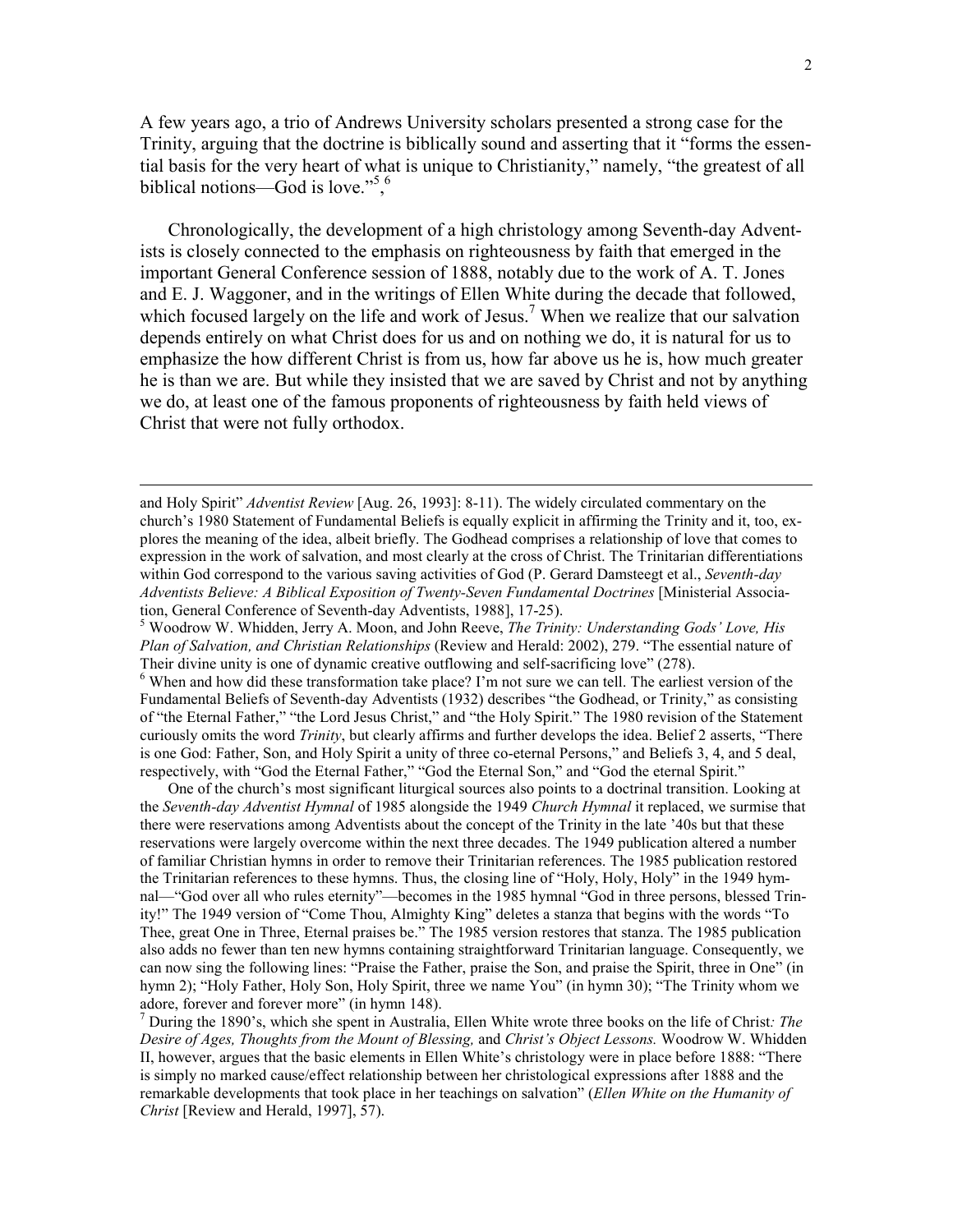In Christ and His Righteousness, E. J. Waggoner clearly affirms Christ's divinity, insisting that he was not a created being. "Now if He created everything that was ever created, and existed before all created things, it is evident that He Himself is not among created things. He is above all creation, and not a part of it. The Scriptures declare that Christ is 'the only begotten Son of God.' He is begotten, not created."<sup>8</sup>

Although he holds that Christ was not a created being, Waggoner also asserts that there was a time when Christ began. "It is not given to men to know when or how the Son was begotten; but we know that He was the Divine Word, not simply before He came to this earth to die, but even before the world was created …. We know that Christ 'proceeded forth and came from God' (John 8:42), but it was so far back in the ages of eternity as to be far beyond the grasp of the mind of man."<sup>9</sup> "There was a time when Christ proceeded forth and came from God, from the bosom of the Faith (John 8:42); 2:18), but that time was so far back in the days of eternity that to finite comprehension it is practically without beginning."<sup>10</sup>

In time, of course, Adventist christology reached orthodox proportions on this issue, too, as the statements in Questions on Doctrine indicate. If indeed Christ is one with God, Adventists realized, then there never was a time when Christ was not. The Son is coeternal with the Father.

Waggoner's comments on another aspect of Christ's nature broach issues which have never been uniformly resolved. These concern the condition of the human nature that Christ assumed. Says Waggoner, "Christ took upon Himself the flesh, not of a sinless being, but of sinful man, that is, … the flesh which He assumed had all the weaknesses and sinful tendencies to which fallen human nature is subject." He took upon himself "sinful nature." The logic seems clear: "[I]f Christ took upon Himself the likeness of man, in order that He might redeem man, it must have been sinful man that he was made like, for it is sinful man that He came to redeem."<sup>11</sup>

While an orthodox christology emerged with the developing doctrine of righteousness by faith, an important question remained. What was the condition of Christ's human nature? Was his humanity affected or unaffected by the fall? Or, to use the language that some Adventists appropriate from Calvinist theology, did the Son of God assume humanity in its pre- or post-lapsarian condition?

The debate on this issue among Adventists has been vigorous, to say the least. It fact, it is arguable that no theological question has generated sharper differences of opinion or more sustained disagreement. Again, all Adventists agree that Christ was genuinely human, that he was tempted, that he could have sinned, and that he never yielded to temptation. Adventists also generally agree that the humanity Christ assumed in the incarnation was affected by sin. The question that remains concerns the precise condition of his humanity? Was Jesus born with an inclination to sin, or not?

It is clear where the authors of Questions on Doctrines stood on this question. The ten-page section of Question 6 entitled "Miraculous Union of the Divine and the Human," quotes the following statement of Ellen White no fewer than five times: "We

 $8$  E. J. Waggoner, Christ and His Righteousness (Pacific Press, 1890), 21.

<sup>9</sup> Waggoner, 9.

<sup>10</sup> Waggoner, 21-22.

<sup>11</sup> Waggoner, 27-28.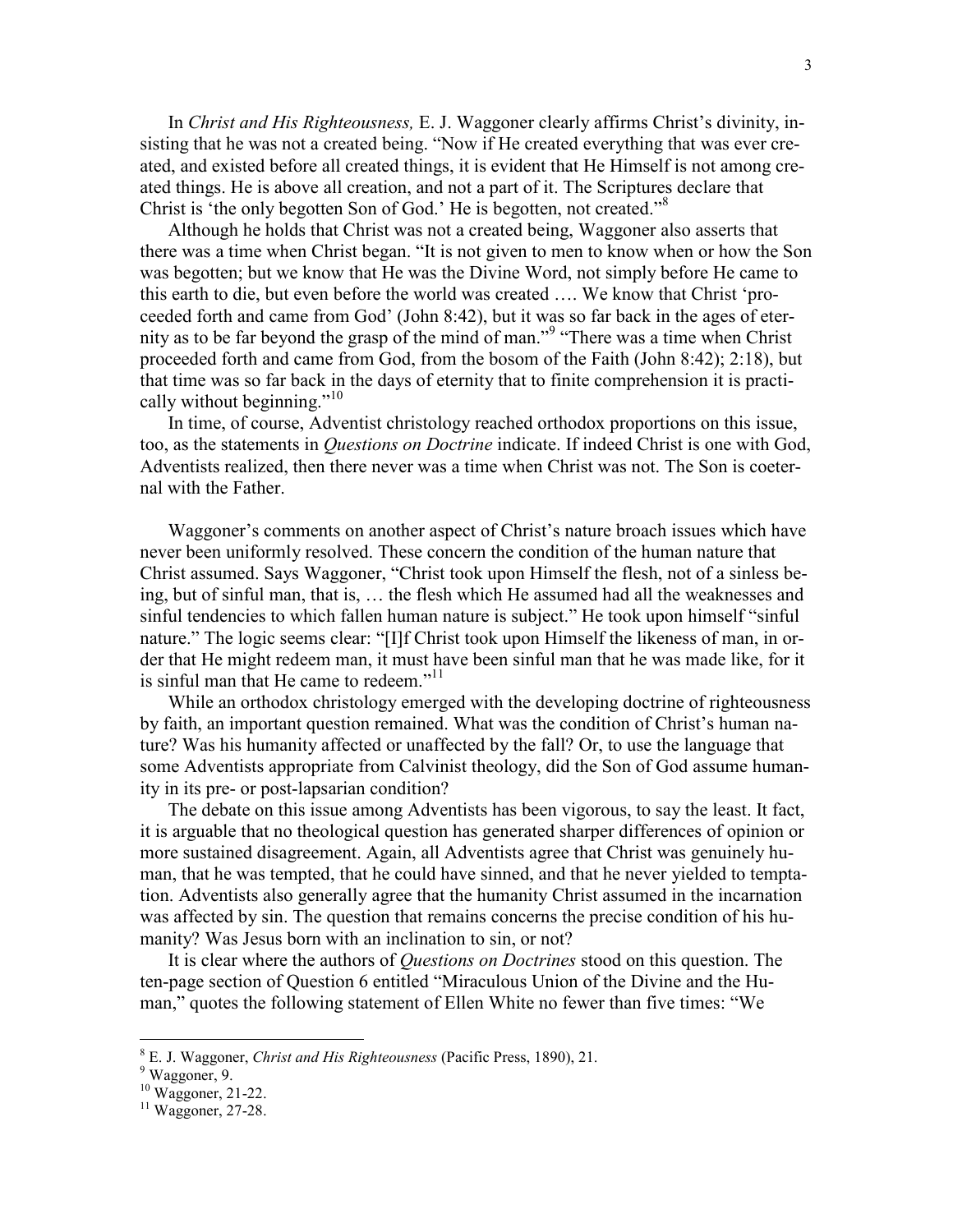should have no misgivings in regard to the perfect sinlessness of the human nature of Christ." And there are two section headings in Appendix B, "Christ's Nature During the Incarnation," that further emphasize the authors' position on the issue: "III. Took Sinless Human Nature," and "VII. Perfect Sinlessness of Christ's Human Nature."

It is ironic that a book intended to summarize Adventist beliefs for those outside the church should prove to be the source of such intense debate among those inside. But instead of providing the Christian world the doctrinal of Seventh-day Adventists, *Questions* on Doctrine proved to be the stimulus for vigorous, and often heated, disagreement. The book exposed serious rifts among Adventists on a range of important theological questions. And nowhere was the ensuing controversy sharper that over its description of Christ's human nature.

No aspect of Christian faith stands alone. Every important belief is connected to other important beliefs, and major differences involving the single most important article of faith, the church's concept of Christ, will reverberate through the entire range of Christian doctrine. Virtually all Adventists agree that Christ is both our substitute and our example. However, those who emphasize his substitutionary work generally underscore the differences between Christ other human beings, while those who emphasize Christ's role as our example tend to emphasize the similarities.

We see this in a 1990 Adventist Review series entitled "Model or Substitute?" Norman Gulley takes the position that Christ's sinless humanity contributed to both roles. "Clearly, Jesus did not have a sinful nature," Gulley asserts. "He had no sinful passions or any taint of sin." He was "spotlessly sinless." Nevertheless, "He, as our example, experience[d] an equivalency in intensity while remaining a sinless human." In fact, his sinlessness actually intensified his suffering and "contributed to His authentic example." $^{12}$ 

Those who emphasize Christ's role as our example often take a different view of his humanity. They hold that Christ had to deal with the same evil tendencies that we are all familiar with. Although he never yielded to temptation, he like us was naturally averse to doing God's will. And because Christ began where we do, so to speak, we have the assurance that the victory he attained can be ours as well. We too can overcome hereditary tendencies to evil.

One who argues along these lines is Dennis Priebe. In a reply to Gulley's articles, Priebe takes issue with the notion that Jesus had a sinless human nature. This idea violates the true humanity of Jesus, he insists, and it contradicts a number of Ellen White statements indicating that Jesus experienced the effects of heredity. The concept that Christ adopted sinful human nature is basic to Priebe's central concern, which is that "fallen men and women can perfectly obey the law." Jesus' sinless life demonstrates that one does not need a perfectly sinless nature in order to perfectly obey the law. Christ can be an ideal example for us because he starts more or less where we do, with inherited tendencies to sin. And because he perfectly kept the law in spite of these tendencies, we know that we can do the same. "Even though we must live constantly within the restrictions of a fallen nature, we may be free from even a taint of corruption."<sup>13</sup>

 $12$  Adventist Review, February 1, 1990, 21-22.

 $13$  Our Firm Foundation, September 1990, 20.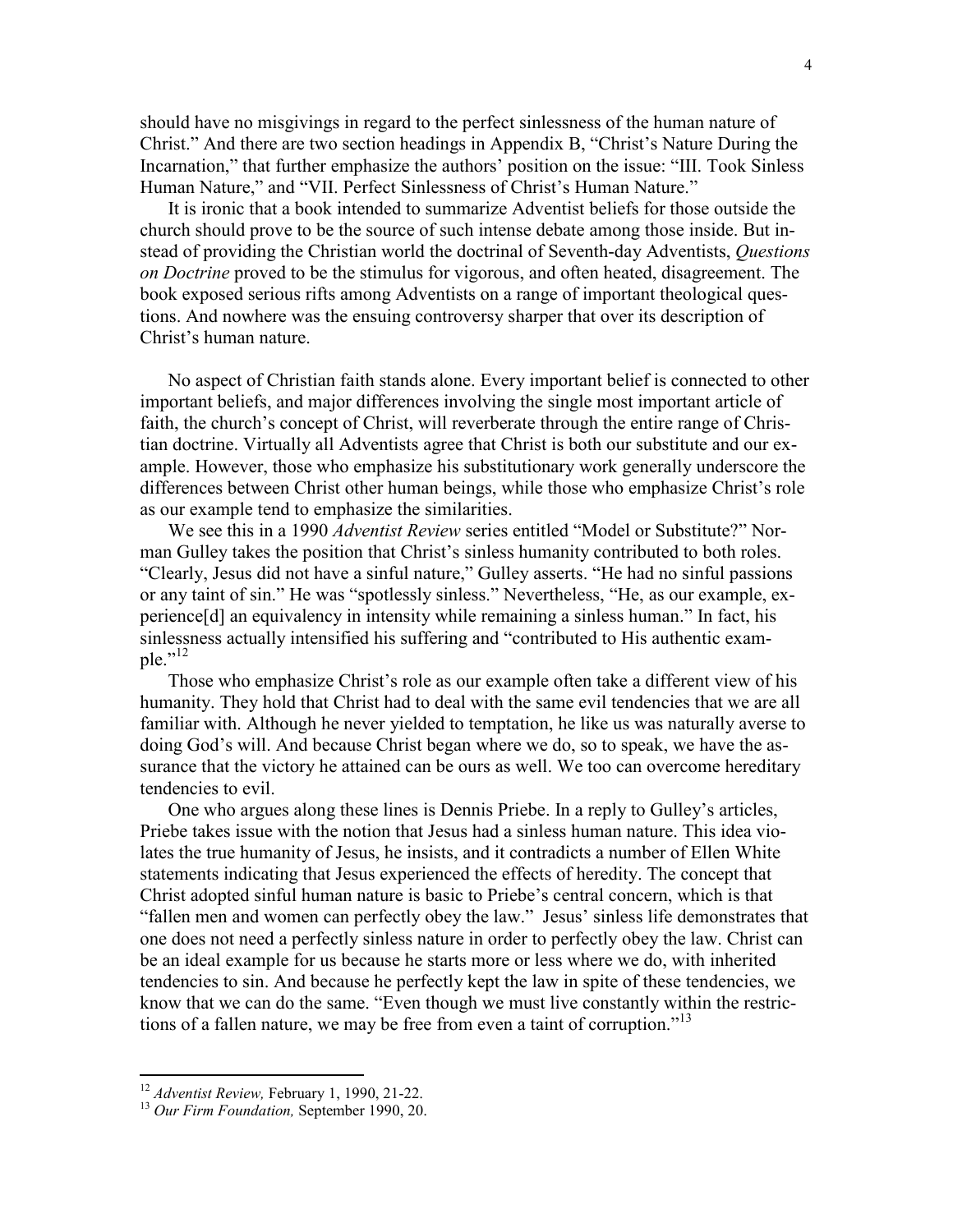Twenty years after *Questions on Doctrine*, another publication appeared which further stimulated discussions of these issues: a series of Adult Sabbath School Lessons entitled, "Jesus: The Model Man." It, too, focuses on the spiritual and moral attainments expected of God's people.<sup>14</sup> And it, too, makes certain claims about the humanity of Christ. No Christian denies that Christ is the perfect model for us and that we should emulate the pattern of his life in every respect. The question author Herbert Douglass poses is whether we can actually reach the level of moral excellence that Jesus' exemplified. His provocative answer is, "Yes, we can!" As the Introduction states, "There is nothing that God asks of men and women for which He has not already provided a living demonstration in Jesus Christ."<sup>15</sup> Accordingly, "when God asks men and women to obey Him and to live above sinning, He is not asking the impossible or merely tantalizing them. Jesus proved what a man or a woman can do. Jesus not only gave mankind 'an example of obedience'; He also settled the question once and for all that 'it is possible for us also to obey the law of God."<sup>16</sup> And he could do this because "Jesus entered the human family, taking the same nature as all other 'descendants of Abraham.'"<sup>17</sup>

Behind Douglass' thesis lies a pressing eschatological concern—the delay of the Advent. According to Mark 4:29, the harvest comes when the grain is ripe. And this "harvest principle," to use Douglass' expression, explains why Christ has not yet come. Christ cannot come until God's purposes for this world have been fulfilled, and among them is "the reproduction of Christ's character," the reproduction of "the very image of God," in God's people in the last days. According to Douglass, Christ is waiting for his people to reach the point where they live "above sinning" before he can return to this earth, because only then will a central issue of the great controversy be settled, namely, whether or not God is truly fair in what he asks of us. When there is a significant group of people who perfectly keep the law that matter is settled. Accordingly, Douglass concludes, "The plan of salvation, as well as the time for the second advent, depends upon the quality of glory that Christians reflect."<sup>18</sup>

The concerns of Gulley, Priebe and Douglass show how closely connected Adventist christology is to other doctrinal issues. Behind the question of Christ's humanity lies a pressing question about the experience of salvation. And behind this soteriological concern there frequently lies a further eschatological question that has long perplexed Adventists. It is not hard to see why the relatively straightforward statements about Christ's humanity in Questions on Doctrine turned out to be so controversial.

From time to time church leaders have attempted to relieve the tension surrounding these issues by emphasizing points of agreement. One such statement appeared in the May 27, 1976 issue of the Review & Herald. The New Testament asserts both that Christ came "in the likeness of sinful flesh" and that God "made him to be sin who knew no

<u>.</u>

<sup>&</sup>lt;sup>14</sup> "Jesus The Model Man," Adult Sabbath School Lessons/ No. 328, April-June, 1977 (Pacific Press, 1997). The quarterly lists Herbert E. Douglass as "Lesson Author." The final product, however, is the responsibility of a committee. As the Quarterly states on page 5, "The preparation of the lessons is directed by a worldwide Sabbath School Lesson Committee, the members of which serve as consulting editors."  $^{15}$  Ibid., 7.

 $16$  Ibid., 21.

 $17$  Ibid., 19. In a later publication Douglass indicates that this involved "a fallen sinful nature" (Review and Herald, December 23, 1971, 13).

<sup>&</sup>lt;sup>18</sup> "Jesus The Model Man," 109.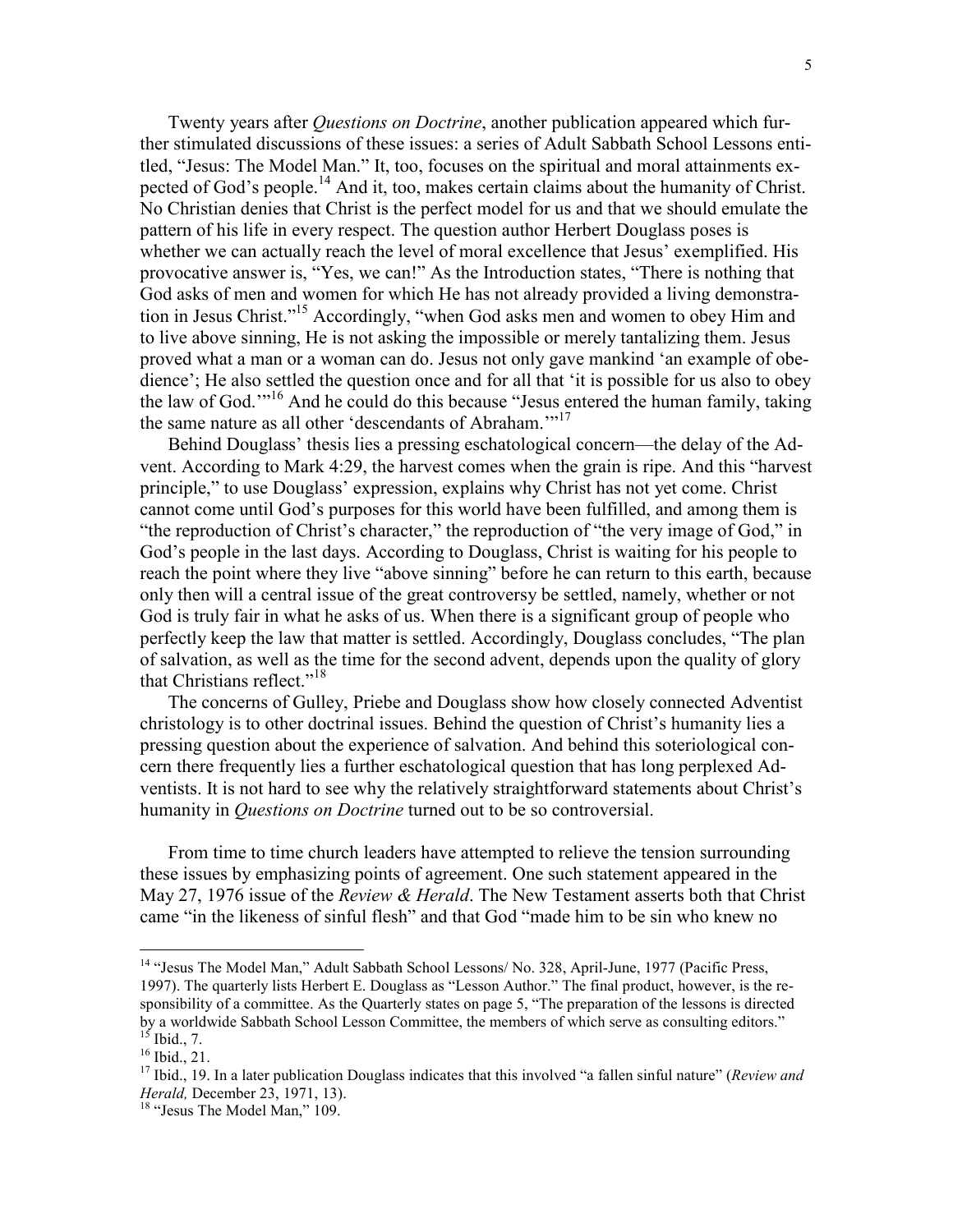sin." But Christians do not view these passages alike. "For some they mean that Jesus did not commit sin either in word, deed, or thought; for others they mean that Jesus not only committed no sin but was without the inherited tendencies to sin common to fallen humanity."<sup>19</sup>

As the article notes, a similar ambiguity appears in the writings of Ellen White, and the article nicely summarizes her contrasting statements. On the one hand, Ellen White states that "He [Christ] took upon Himself fallen, suffering human nature, degraded and defiled by  $\sin^{320}$  and that "our Saviour took humanity with all its liabilities"<sup>21</sup>; on the other she exulted with Biblical writers in noting that "in taking upon Himself man's human nature in its fallen condition, Christ did not in the least participate in its  $\sin^{322}$ ; His was the "perfect humanity."<sup>23</sup> Even though He "took our nature in its deteriorated condition,"<sup>24</sup> accepting "the results of the working of the great law of heredity,"<sup>25</sup> He did not possess "the passions of our human, fallen natures";<sup>26</sup> He took "the nature but not the sinfulness of man."<sup>27</sup> Although "He could have sinned; He could have fallen, ... not for one moment was there in Him an evil propensity."<sup>28</sup> "He was born without a taint of sin."<sup>29</sup>

Although this statement was designed to "help create a greater bond of unity among Adventists throughout the world," it did not reduce the volume of discussion, in either sense of the word. A couple of years later J. R. Spangler felt compelled to respond to this provocative inquiry with a series of four extensive editorials: "Why don't the editors of Ministry have more to say on the current discussion regarding the nature of Christ and righteousness by faith? Where do you stand on these issues?"

Spangler said that his views on the condition of Christ's humanity underwent a significant change after *Questions on Doctrine* appeared. "Prior to the publication of *Ques*tions on Doctrine and certain articles appearing in Ministry," he recounted, "I hadn't given much thought to the precise nature of Christ.… I leaned heavily toward the view that Christ had tendencies and propensities toward evil just as I did…. However, in the fifties, as the church focused on Christ's nature, my position changed. I now favored the idea that Christ was genuinely man, subject to temptation and failure, but with a sinless human nature totally free from any tendencies or predisposition toward evil."<sup>30</sup>

As Spangler describes it, the most important factor behind his change of views was this particular statement of Ellen White.

Be careful, exceedingly careful as to how you dwell upon the human nature of Christ. Do not set Him before the people as a man with the propensities of sin…. Because of [Adam's] sin his posterity was born with inherent

<sup>&</sup>lt;sup>19</sup> "Christ Our Righteousness," Review & Herald, May 27, 1976, 5.

 $20$  The Youth's Instructor, Dec. 20, 1900.

 $21$  The Desire of Ages, 117.

<sup>22</sup> 1SM 256.

<sup>&</sup>lt;sup>23</sup> DA 664.

<sup>&</sup>lt;sup>24</sup> 1SM 253.

<sup>&</sup>lt;sup>25</sup> DA 49.  $26$  2T 509.

 $27$  Signs of the Times, May 29, 1901.

 $28\overline{5B}C1128.$ 

<sup>&</sup>lt;sup>29</sup> 7BC 925.

 $30$  *Ministry*, April, 1978, 21.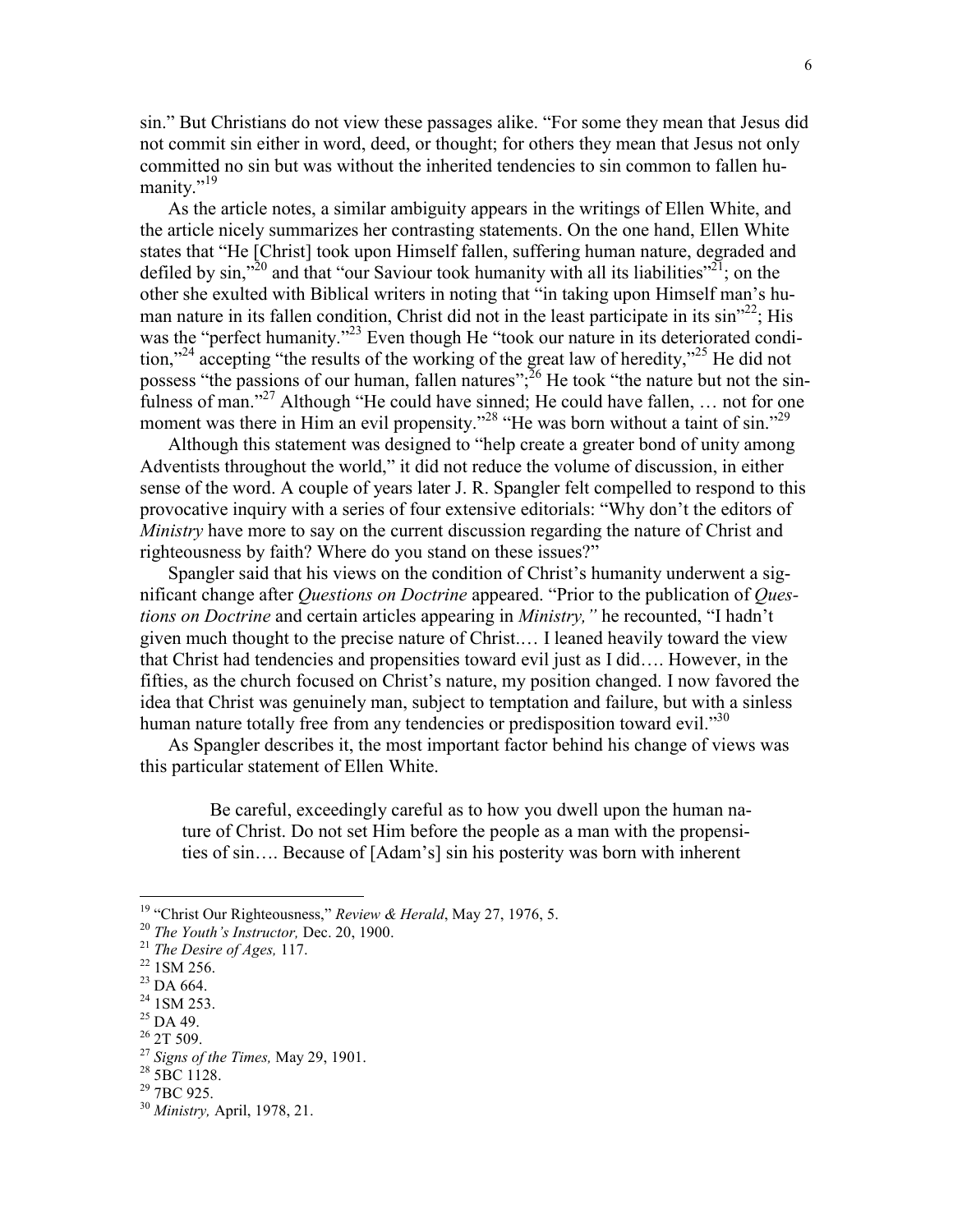propensities of disobedience. But Jesus Christ was the only begotten Son of God. He took upon Himself human nature, and was tempted in all points as human nature is tempted. He could have sinned; He could have fallen, but not for one moment was there in Him an evil propensity. He was assailed with temptations in the wilderness, as Adam was assailed with temptations in Eden $31$ 

Spangler concludes, "In the light of this statement I personally have had to admit that whatever type of sinful nature Christ had (if He had such), it had no propensity, no natural inclination, tendency, or bent toward evil. Whatever Ellen White's statements regarding the 'sinful' nature of Christ mean, they must be interpreted in harmony with [this] strong qualifying statement." At the same time, he admits that this does not give us a very clear picture. "I cannot understand how a sinful nature could have no evil propensities, unless the sinful nature resulted from the effects of sin in other areas than propensities to evil," such as "a diminished mental, physical, and moral capacity compared to that of Adam prior to his fall." $32$ 

Spangler puts his finger on the nub of the problem. Everyone agrees that Christ experienced the consequences of sin in some respects but not in others; the challenge is to identify the two. This is his tentative account of the general effects of sin.

The Scriptures clearly teach that man is born with a fallen, sinful nature.... [M]an is corrupted both by nature and afterwards by practice. Whether or not we call this depraved condition at birth original sin, the point is that from birth, a baby possesses a disposition and bent toward evil…. We all arrive in life with inherited sinful tendencies that make it impossible for us not to sin. This is not to say we inherited guilt, but evil tendencies and inclination. Even if we faced no temptations, we would create them and yield to them in time.<sup>33</sup>

I believe that Spangler provides us with a helpful way to approach the question of Christ's humanity. As he notes, one of the effects of sin is to make further sin inevitable. And even though Christ's life of perfect obedience to God was not inevitable—he could have rebelled—it was possible, and that is not true of any of us. Why not? That is the critical question, and it has to do with freedom. Christ was evidently free in a way that we are not. Or, to put it another way, our freedom was damaged by the fall in a way that his was not. To resolve the most perplexing questions about Christ's humanity, therefore, we need to explore the nature and content of human freedom. "The nature of Christ," as Spangler notes, "must include a study of the nature of man."

<sup>&</sup>lt;sup>31</sup> 5BC 1128. Ellen White's comments on John 1:1-3. This statement comes from a letter that Ellen White wrote in 1896 to W.H.L. Baker, an Adventist minister in Tasmania at the time. It has been the source of extensive discussion and disagreement among Adventists since it was published in the mid-1950's. Woodrow W. Whidden devotes an entire chapter to it in his book, *Ellen White on the Humanity of Christ*. He describes it as the "main cause for the appearance of the pre-Fall school of thought" among Seventh-day Adventists (59), an opinion that Spangler's autobiographical comments in Ministry supports.

<sup>32</sup> Ministry, April 1978, 23.

 $33$  Ibid., 22.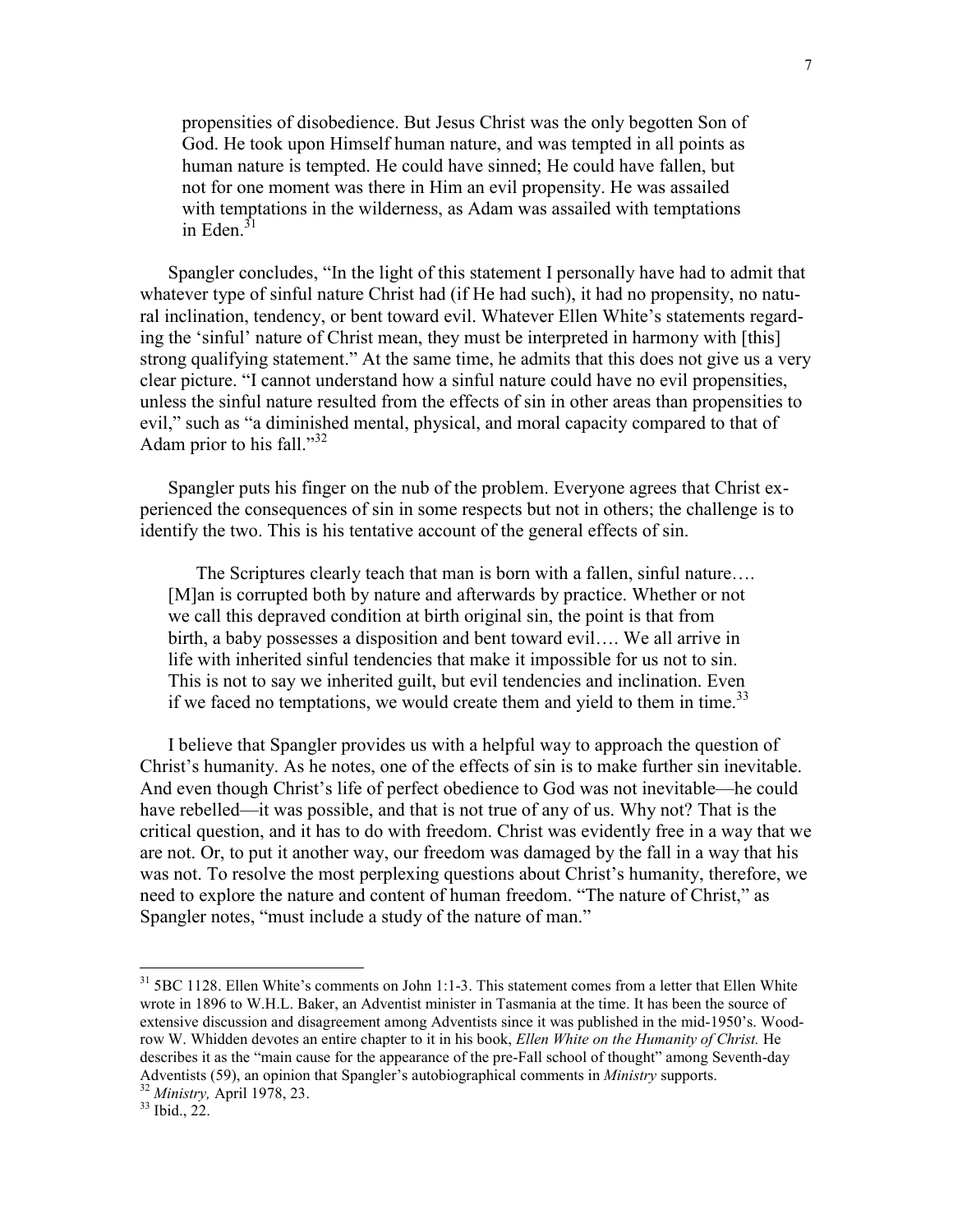With freedom, as with so many aspects of Christian faith, the reflections of Augustine have exerted an influence throughout the course of Christian history. Although Augustine asserted in an early treatise that due to sin, "man has not the free choice of will to choose what he should rightly do,<sup>"34</sup> it was years later, in response to Pe1agianism, that he fully explored the consequences of sin. He believed that the Pelagians underestimated the effects of sin and promoted a view of human freedom that rendered divine grace superfluous.<sup>35</sup> Pe1agius assumed that the will has the power to keep the law. God's grace provided freedom of choice at creation, but it does not function in the experience of salvation.

In reaction, Augustine insisted that sin renders the human will, though free to will, powerless to do what it wills.<sup>36</sup> We are responsible, he concluded, for the evil we both choose and do, but God is responsible for whatever good we choose and do.<sup>37</sup> God "begins his influence by working in us that we may have the will, and completes it by working with us when we have the will."<sup>38</sup> In the final analysis, therefore, God deserves credit for human faith. God's grace is responsible for the initial exercise of faith,  $39$  and divine grace sustains faith to the end.<sup>40</sup>

The Protestant Reformers reasserted Augustine's views on the effects of sin on our freedom and the priority of divine grace in our salvation. Martin Luther emphatically rejected the notion of "a will that can and does do God-ward whatever it pleases."<sup>41</sup> His reasons for denying free will include divine omnipotence and foreknowledge.<sup>42</sup> But his most important reasons are soteriological. Free will is incompatible with justification by grace, or "righteousness without the law."<sup>43</sup> "The supreme concern of free will," Luther asserts, "is to exercise itself in moral righteousness,  $n<sup>44</sup>$  to attempt to gain favor with God. To avoid legalism, therefore, it is necessary to "deny free will altogether and ascribe everything to God."<sup>45</sup>

Free will also detracts from the assurance of salvation. Luther wants nothing that enables him to strive for salvation, for then he could never be sure he had done enough to satisfy God. He is assured of salvation precisely because "God has put salvation out of the control of my own will and put it under the control of His."<sup>46</sup>

Luther illustrates the ineffectiveness of the will by comparing it to a beast of burden. "If God rides it, it wills and goes whence God wills .... If Satan rides, it wills and goes

<sup>&</sup>lt;sup>34</sup> In the anti-Manichaean treatise, "On Free Choice of the Will."

<sup>&</sup>lt;sup>35</sup> "On Free Choice of the Will"; trans. Anna S. Benjamin and L. H. Hackstaff (Indianapolis: **Bobbs-Merrill**, 1964-), , 152 ("Retractions").

<sup>&</sup>lt;sup>36</sup> Paul Lehman, "The Anti-Pelagian Writings," in A Companion to the Study of St.

Augustine, ed. Roy W. Battenhouse (New York: Oxford University Press, 1955), , 222.  $37$  Ibid., 224.

<sup>&</sup>lt;sup>38</sup> "On Grace, and Free Will," 33. <sup>39</sup> See the treatise on predestination.

<sup>&</sup>lt;sup>40</sup> See the treatise on perseverance.

 $41$  Martin Luther, "The Bondage of the Will," in.*Erasmus-Luther: Discourse on Free* 

Will, trans. and ed. Ernst F. Winter (Frederick Ungar Pub1ishing Co. Inc., 1961), , 119.

<sup>42</sup> Ibid., 132.

<sup>43</sup> Ibid., 134.

<sup>44</sup> Ib id., 135.

<sup>45</sup> Ibid., 133.

 $46$  Ibid., 136.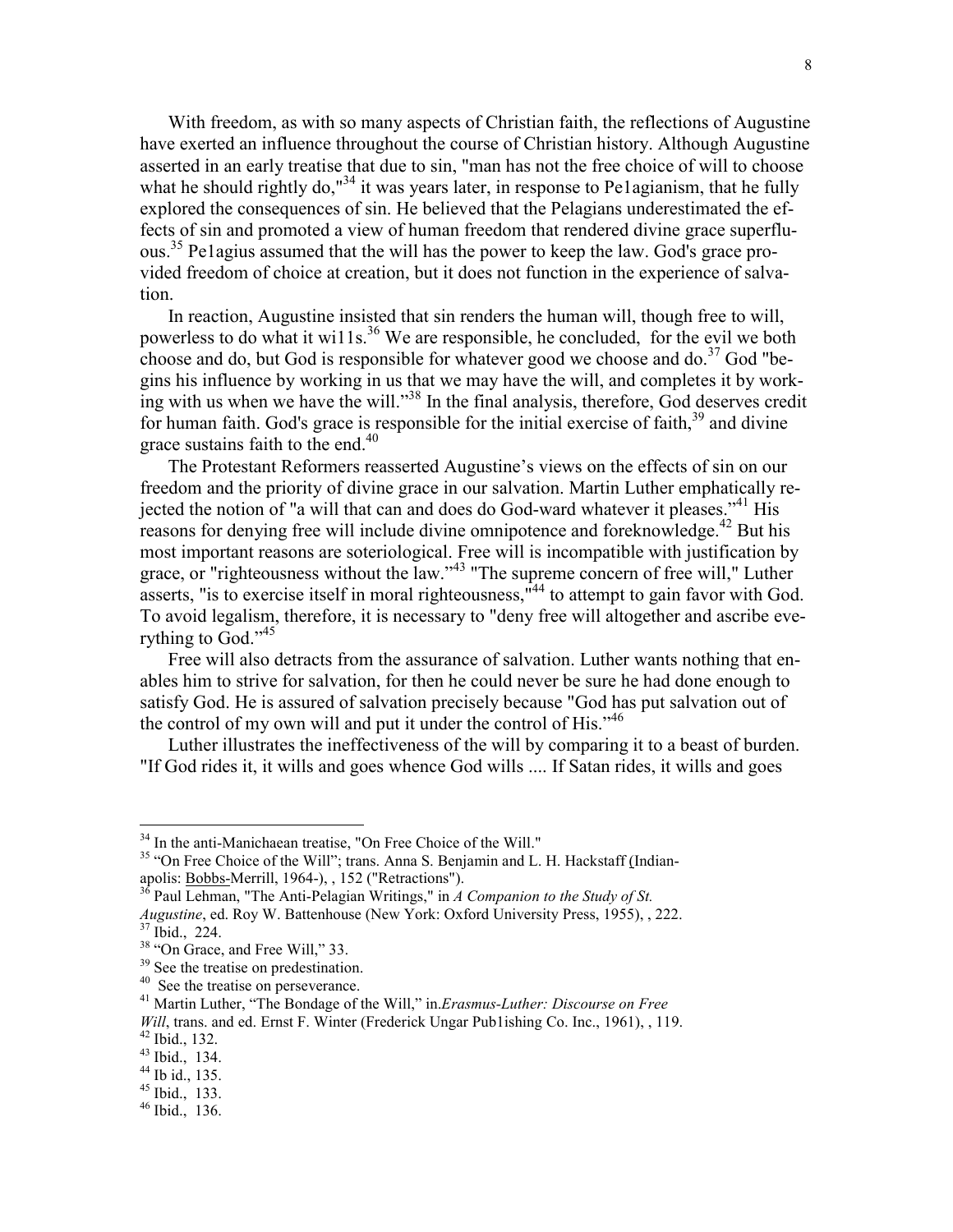where Satan wills."<sup>47</sup> But the will itself chooses neither its course of action nor its rider. When God is not present to work in us, everything we do is necessarily evil. We are not compelled to do evil; we do it spontaneously and willingly, and this craving to do evil is some thing we cannot change.  $\frac{4}{3}$ 

In the Institutes John Calvin defines original sin as "a hereditary depravity and corruption of our nature, diffused into all parts of the soul."<sup>49</sup> The Fall had a drastic effect on human freedom. Since "the Lord entrusted to Adam those gifts which he willed to be conferred on human nature," Adam lost the gifts "not only for himself but for us all."<sup>50</sup> The "infection," or "contagion," of his sin involves his entire posterity. Moreover, the effects of the Fall are not (humanly) reversible. At creation man received the capacity to obtain life or death, $51$  and "while he still remained upright ... he could incline to either side."<sup>52</sup> But when Adam "willingly bound himself over to the devil's tyranny,"<sup>53</sup> the option of refraining from sin was no longer available, and his continual choice of sin was inevitable. The will remains, but "with the most eager inclination disposed and hastening to sin."<sup>54</sup> Consequently, "Man sins of necessity, but without compulsion."<sup>55</sup> We still choose, but we can only choose to sin.

Calvin's central concern, as was Luther's, is the claim that salvation is from first to last a matter of divine grace, to which human activity, even the slightest exercise of the will, contributes exactly nothing. "Not a whit remains to man to glory in, for the whole of salvation comes from God."<sup>56</sup> "When we, who are by nature inclined to evil with our whole heart, begin to will good, we do so out of mere grace."<sup>57</sup>

Conversion is a transformation of the will. On the one hand, our will is "effaced.<sup>58</sup> or "extinguished,"<sup>59</sup> in the sense that the evil will is removed. On the other, the will is "created anew," an evil will changed to a good one,<sup>60</sup> entirely through God's activity. "Everything good in the will is the work of grace alone."<sup>61</sup> This rules out the notion that God moves the will, and we choose to obey or resist the motion.<sup>62</sup> God *both* wills and works in us. He "directs, bends, and governs our heart and reigns in it as in his own possession $^{563}$ 

The Reformers' insistence on the priority of grace excluded human freedom, and peo-

 $\overline{a}$ 

- $50$  Ibid., 249.
- <sup>51</sup> Ibid., 338.
- $\frac{52}{1}$  Ibid., 303.
- <sup>53</sup> Ibid., 317.
- $54$  Ib id., 294. <sup>55</sup> Ibid.

<sup>58</sup> Ibid., 297

 $47$  Ibid., 112.

<sup>48</sup> Ibid.,, 111.

 $49$  Institutes of the Christian Religion, trans. Ford Lewis Battles (Westminster, 1960),

<sup>251.</sup> 

<sup>56</sup> Ibid., 298-299

<sup>57</sup> Ibid., 300

<sup>59</sup> Ibid., 299

<sup>60</sup> Ibid., 297; cf. 299, 235.

 $61$  Ibid., 298

 $62$  Ibid., 303; cf. 298, 304

<sup>63</sup> Ibid., 303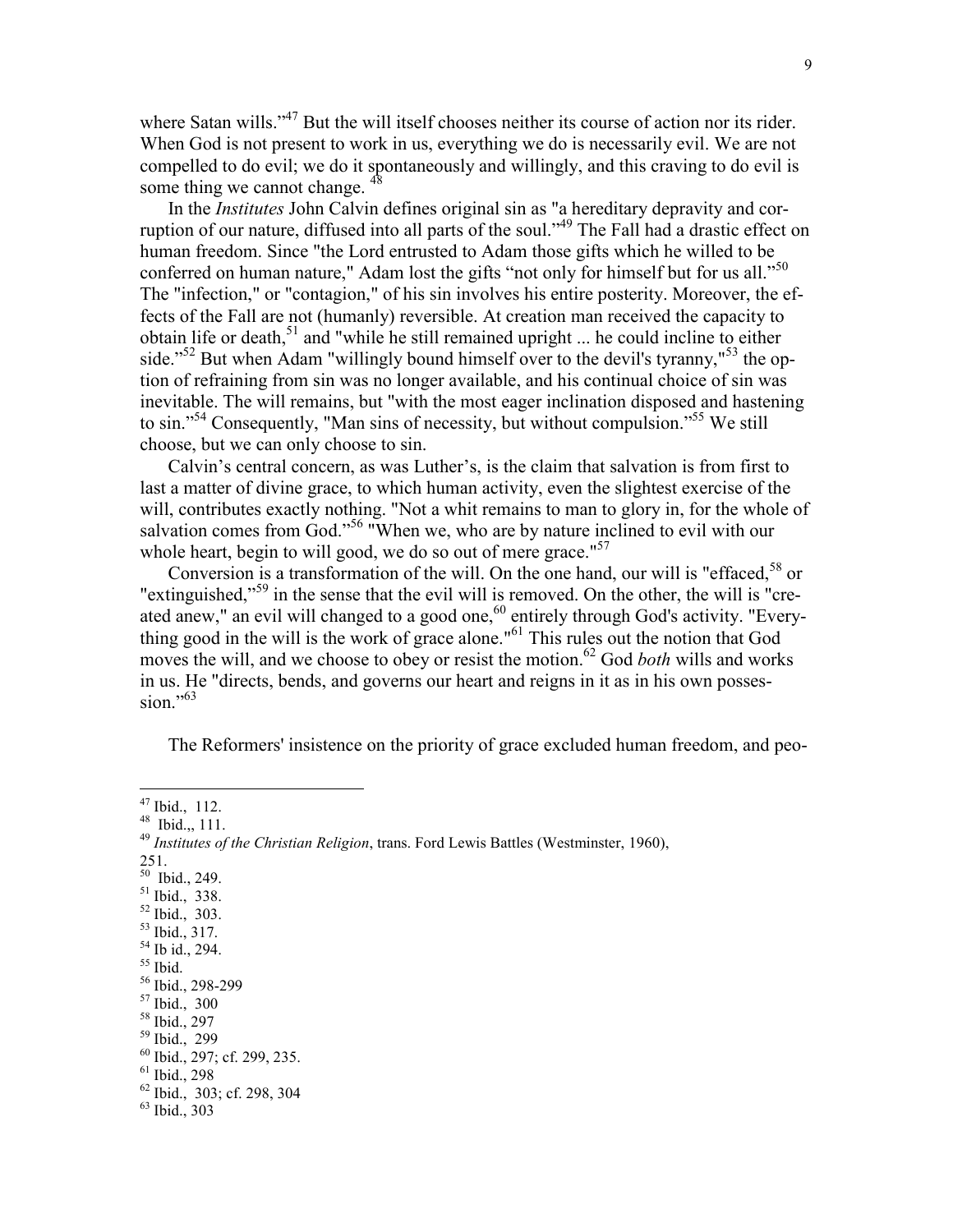ple objected this facet of their thought from the beginning. Their own writings contain replies to their contemporary critics, and not all associated with the Reformation accepted their formulations.<sup>64</sup> But the most influential reaction to their denial of free will bears the name of the Dutch theologian Jacobus Arminius. According to Arminian thought, human beings are free: they have the ability to prefer good to evil; sin represents an act of the will, rather than an inherited condition of moral depravity; and the will participates in the experience of salvation: it cooperates with the Holy Spirit in conversion.<sup>65</sup>

Arminius believed that humans experience the consequences, but not the guilt, of Adam's sin. The gift of the Holy Spirit counteracts the effect of the inherited depravity and makes obedience possible, but the Spirit is effective only if the human will cooperates.<sup>66</sup> Unless the will is free, Arminians argued, we are not responsible for our behavior. We have no coherent concept of sin, and the commands, reproofs, and promises of Scripture make no sense, since they all presuppose freedom of the will.

With the Arminian rejection of divine determinism, and the Calvinist rejection of free will,  $^{67}$  a debate was joined that continues among Protestants to this day, particularly in America. Human freedom itself was not a topic that Adventist writers discussed at length during the early decades of the church's development, but a generally "Arminian" notion of freedom appears in their accounts of sin and its consequences. Early Adventists typically identified the effect of Adam's sin as mortality, rather than depravity. And, like Nathaniel Taylor, they applied sin to specific acts, rather than a pervasive human condition. The prevalent view was that a human being was created in a "state of probation," "to test his loyalty to his Maker."<sup>68</sup> "He had no character," for "the formation of character is man's work, not God's."<sup>69</sup> And he had "no confirmed mortality or immortality, but was a candidate for either."<sup>70</sup>

Our first parents sinned by disobeying the law God had given them. And the consequences of this "original sin," as it was sometimes called, pass into the experience of every descendent.<sup>71</sup> For Uriah Smith and Albert Stone, the primary effect of sin is death. "Death ... is a penalty inflicted on the whole race, on account of the sin of the first pair."<sup>72</sup> Because of sin, Adam became subject to death possessed of a mortal, dying nature." And

<sup>&</sup>lt;sup>64</sup> Melanchthon, for example, rejected the idea of predestination and gave the will a role to play in the experience of salvation. Bengt Haegg1und, *History of Theology*; trans. Gene J. Lund, (Concordia, 1968), 250.

 $65$  Roge:r Nicole, "Arminianism," in Baker's Dictionary of Theology, ed. Everett F. Harrison: Pickering & Inglis Ltd, 1960), 65.

 $66$  Augustus Hopkins Strong, Systematic Theology: . A Compendium Designed for the Use of Theological Students (Judson Press, 1907) , 601.

 $67$  The Calvinistic rejection of Arminianism took shape at the Synod of Dort in the famous five points, known by the acrostic "TULIP": total depravity, unconditional election, limited atonement, irresistible grace, and the perseverance of the saints.

 $\frac{68}{100}$  Uriah Smith "The Death of Adam," *Review and Herald*, Vol. 40, No. 22 (Nov. 12, 1872)

 $^{69}$  Albert Stone, "The Wages of Sin," Review and Herald, Vol. 31, NO.4 (Jan. 7, 1868)  $70$  Ibid.

 $71$  According to Woodrow Whidden, Ellen White used the expression "original sin" only once (*Ellen White* on the Humanity of Christ, 20; Review and Herald, April 16, 1901; cf. 5T 645). It is clear that she here refers to the first sin committed, i.e. "the original sin," not to a condition that affects human beings as a result of the fall.

<sup>&</sup>lt;sup>72</sup> Ibid., cf. Uriah Smith, "The Penalty of Adam's Sin," Review and Herald, Vol. 65, No. 27 (July 3, 1888).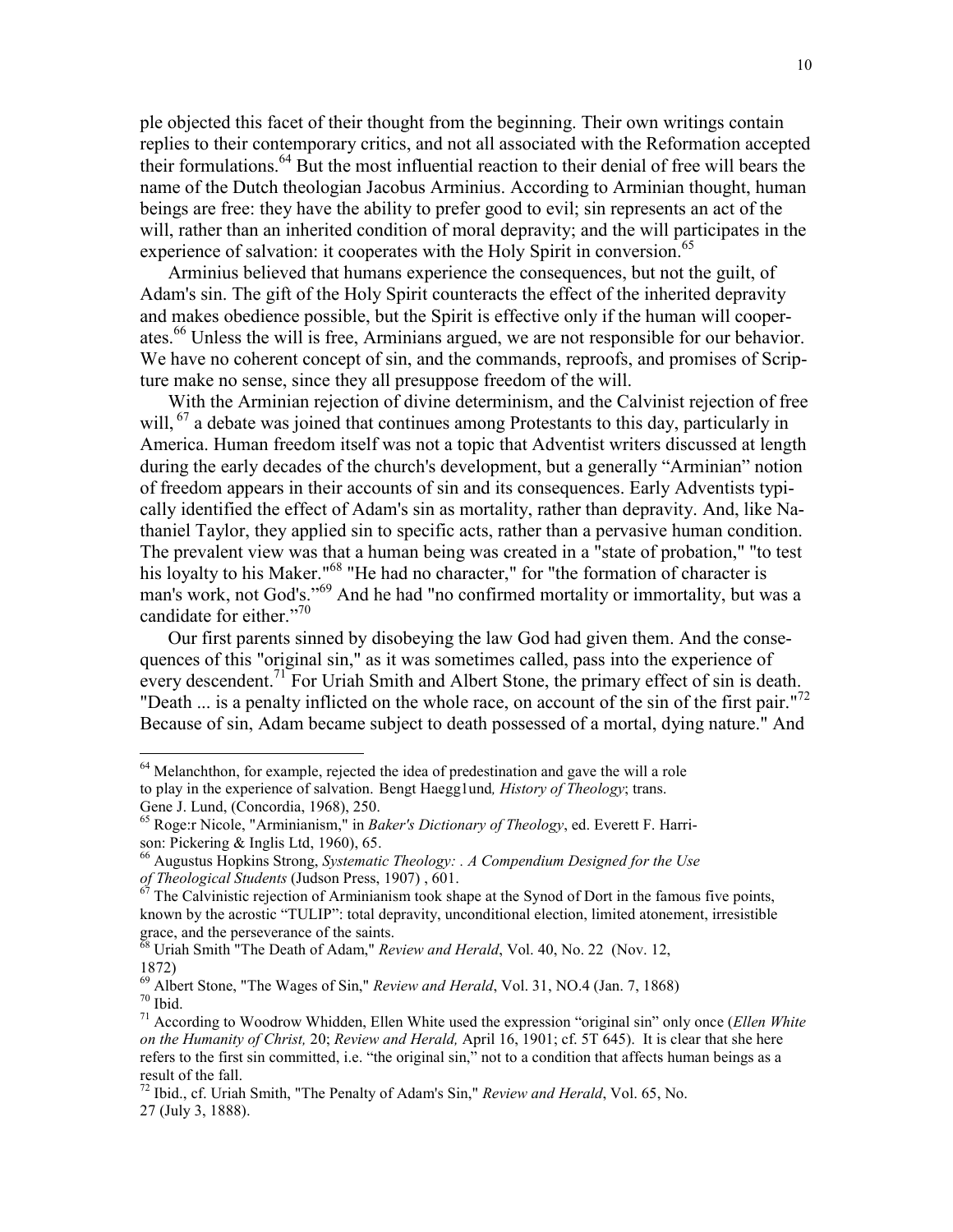"he could bequeath to his posterity no higher nature than he possessed," "a mortal condition, a dying state, whose only end was death."<sup>73</sup> "Hence the unborn millions of the race were involved with him in the effects of that penalty, and all became subject to death." So the death that terminates our present life results, "not from our own sins, but from the original transgression of Adam."<sup>74</sup>

The effect of Christ's work is twofold. It gives us another probation, and it provides forgiveness when we sin. As a result, our eternal destiny is now decided not by the action of another, but by our own obedience or disobedience. And each of us is "answerable for his course of life and the use he makes of the privileges within his reach."<sup>75</sup>

Because their primary objective was an understanding of death, early Adventists did not explore at length the nature of sin and its consequences for human freedom. And their references to these topics fail to provide us with a clear conceptual scheme. For the most part, "sin" is transgression of the law, and death is its "punishment," or "penalty."

When early Adventists did describe our present moral condition, their words often suggest that our situation is similar to Adam's before the fall. We are on probation now, as he was then. And our eternal destiny will be determined by our own decisions, not by anyone else's. At times, their words even suggest that a sinlesss life is possible. Smith speaks of "personally sinless beings from Adam to Moses,"<sup>76</sup> and of "those who are found righteous either because they have never violated the law, or because they have secured through Christ forgiveness for all their transgressions."<sup>77</sup>

On the other hand, there are statements indicating that the situation after Adam's transgression was much more serious. Smith, for example, described human beings as "having inherited from Adam a fallen nature.<sup>78</sup> And J. N. Andrews identified sin as more than acts of transgression. These make sin visible, "but it exists in the motives, purposes, and desires, of the heart," "the great fountain of evil." Sin, wrote Andrews, "is that allpervading moral darkness and evil with which our world is enshrouded as with the pall of night." It is, like leprosy, a predominantly internal, highly infectious, and humanly incurable disease of universal prevalence, "communicating itself to all who come in contact with it." $79$ 

To summarize, the view of human freedom that emerges from these early Review and Herald articles seems clearly Arminian, in that personal choice determines human destiny. Occasionally, it borders on Pelagianism with the notion of a second probation and the intimation that a sinless life is possible. On the other hand, there are references to the pervasive effects of sin, including a fallen nature, and the need for divine aid in counteracting these effects. On the whole, however, early Adventists give us no clear account of human freedom. Its reality and importance are assumed, but it does not receive much explicit attention.

l

 $^{73}$  Uriah Smith, "Does Rom. 5:18,19 Teach Universalism?" Review and Herald, Vol. 41, No. 20 (Apr. 29, 1873); "The Penalty of Adam's Sin," Review and Herald, Vol. 65, No.

<sup>27 (</sup>July 3, 1888).

 $^{74}$  Smith, " Rom. 5:18, 19."

<sup>75</sup> Smith, " Rom. 5:18, 19."

<sup>76</sup> Smith, " The death of Adam"

<sup>77</sup> Smith, "Rom. 5:18, 19."

<sup>78</sup> Ibid.

 $79$  J. N. Andrews, "Death, Sin, and the Law," Review and Herald, Vol. 33, No. 9 (Feb. 23, 1869).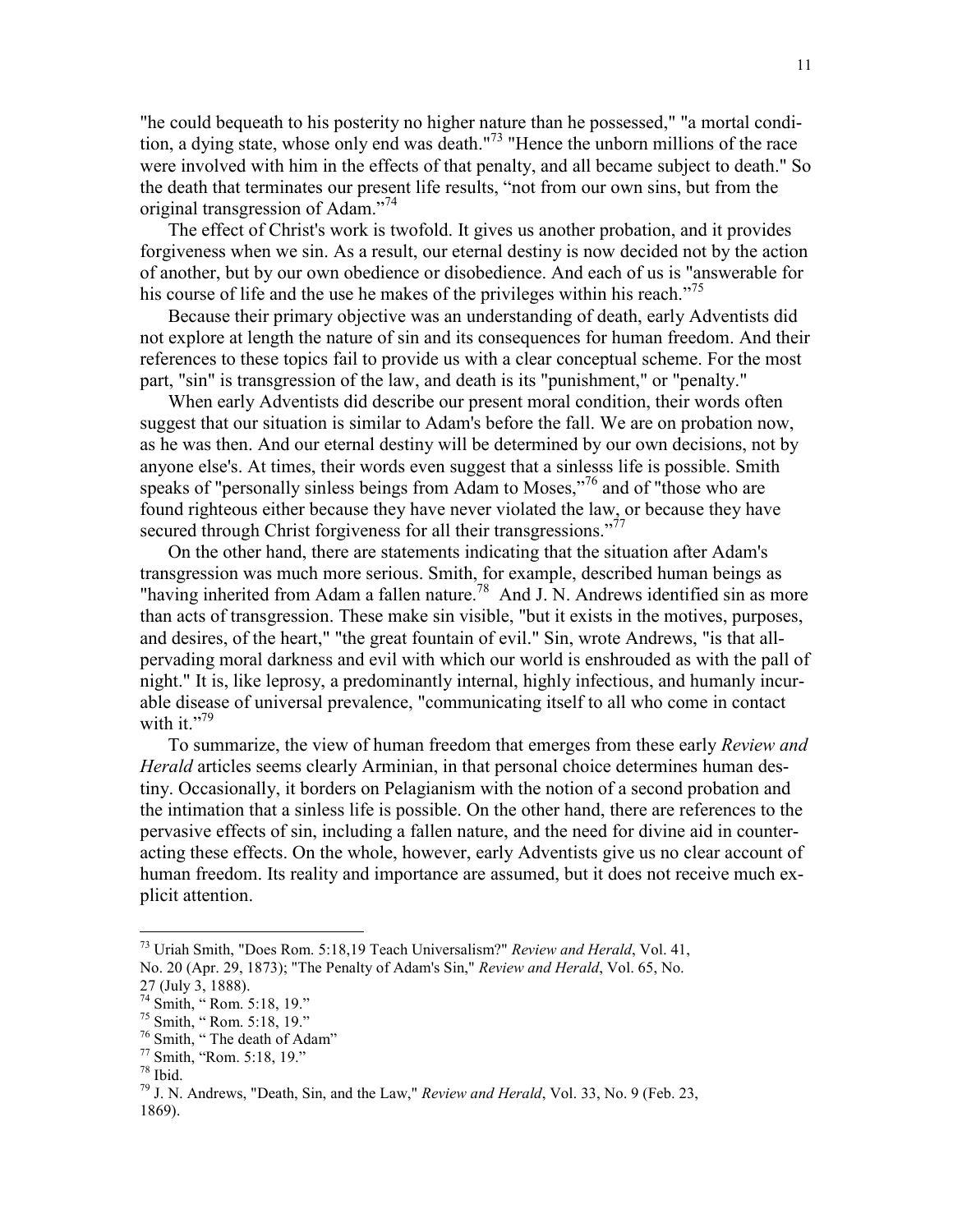Freedom plays an important role in Ellen G. White's theology. She does not address this topic at length in any one work, but she has say a great deal about the will. To begin with, the will is the central organ of personal existence. It is "the governing power in the nature of man, the power of decision, or choice" (Ed 289; cf. SC 47). It is the "spring of all our actions" (5T 515).<sup>80</sup> The original purpose of freedom was to enable human beings to enjoy a personal relationship with God and to provide them an opportunity for character development. As she states in her account of creation, "God made [our first parents] free moral agents, ... with full liberty to yield or to withhold obedience.... Without freedom of choice, [Adam's] obedience would not have been voluntary, but forced. There could have been no development of character" (PP 48-49).

Sin had disastrous effects on the will. Fallen human beings are no longer free to make a positive response to God. Although we can still make choices in other areas of life, we are incapable of altering our basic spiritual condition. "It is impossible for us, of ourselves, to escape from the pit of sin in which we are sunken.... Education, culture, the exercise of the will, human effort, all have their proper sphere, but here they are powerless" (SC 18). <sup>81</sup> "This will, that forms so important a factor in the character of man, was at the Fall given into the control of Satan; and he has ever since been working in man to will and to do his own pleasure" (5T 515).

The effect of salvation is to restore to human beings the opportunity to make a positive response to God. "The infinite sacrifice of God in giving Jesus …. enables Him to say…. , 'Yield yourself up to Me; give Me that will; take it from the control of Satan, and I will take possession of it'" (ST 515). Although salvation makes it possible for us to make an initial response to God, it does not restore all our original faculties, not to begin with at least. For even though are free to choose the right, we do not have freedom to do the right. Once we make that choice, however, God works within to transform our lives. This is why Ellen White says, "Everything depends on the right action of the will" (SC 47). It is the one and only thing we can do. We can be "willing to be made willing" (MB l4?). "You cannot control you impulses, your emotions, as you may desire; but you can control your will, and you can make an entire change in your life" (5T 514)

Ellen White is frankly Arminian in her insistence that God never forces a person to respond to him. Salvation restores our freedom to choose, but the actual choice a person makes is his or her own. Everyone is therefore responsible for his or her own eternal destiny (PP 207). God does not assign people to be saved or lost. He cannot save people against their will (4T 32).

Although she variously speaks of God and Satan "controlling a person's will" (5T 515), Ellen White also indicates that there is a drastic difference in the way these two masters operate. Whereas Satan's control restricts, indeed eliminates, personal freedom, God's control restores, preserves, and enhances it. "In the change that takes place when the soul surrenders to Christ, there is the highest sense of freedom" (DA 466). And within the Christian life a person's will unites with God's in such a way that she fulfills her own

<sup>&</sup>lt;sup>80</sup> This is why no one should try to control another person's will, like that of a student of a child (Ed 288-89), or surrender one's own will to the control of another person (MH 242).

 $81$  Cf. "Not only intellectual but spiritual power, a perception of right, a desire for goodness, exists in every heart. But against these principles there is struggling an antagonistic power. The result of the eating of the tree of knowleddge of good and evil is manifest in every man's experience. There is in his nature a force which, unaided, he cannot resist" (Ed 29).